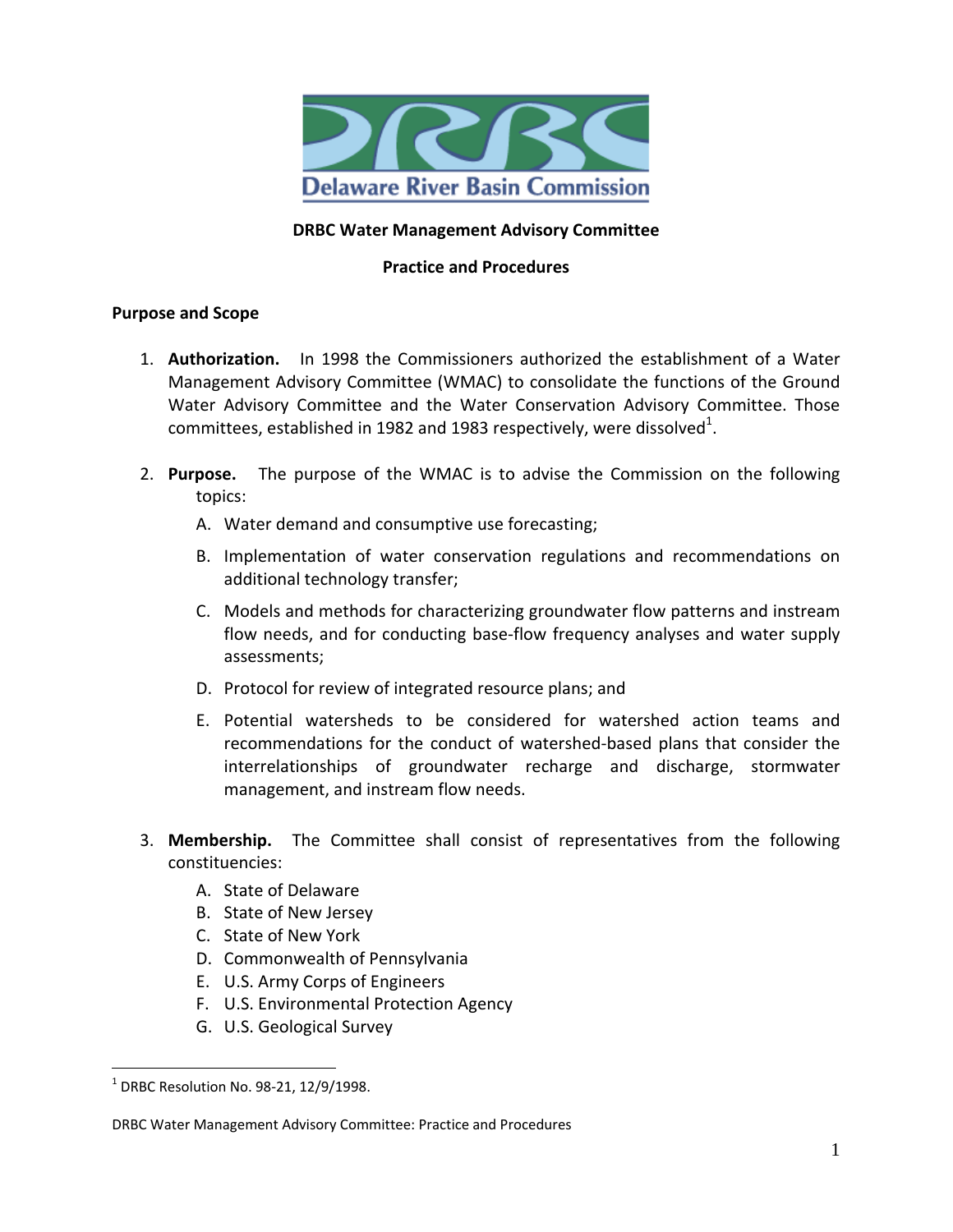- H. City of New York
- I. City of Philadelphia
- J. County Water Agency
- K. Water Resources Association
- L. Industry
- M. Water Utility
- N. Agriculture
- O. League of Women Voters or Other Civic Organization
- P. Environmental Organization
- Q. Watershed Organization
- R. Academia
- S. Recreation
- T. Fisheries

# 4**. Appointments and Terms**

- A. Five of the representatives shall be selected by the commissioners, with each state commissioner naming one member from the agency of his or her state charged with primary responsibility for water resource management, and the federal commissioner naming one member of the U.S. Army Corps of Engineers.
- B. The regional directors of the U.S. Geological Survey and the U.S. Environmental Protection Agency each name one member from their respective agencies.
- C. The City of New York and City of Philadelphia shall each name a representative from their respective departments of water resource management.
- D. The nine government representatives (of the states, the U.S. Army Corps of Engineers, U.S. Environmental Protection Agency, U.S. Geological Survey and the cities of New York and Philadelphia) are not appointed for a fixed term.
- E. The remaining eleven members shall be appointed by the Executive Director and serve for terms of five years with staggered re-appointments in accordance with the following schedule:
	- Year 1 Representatives of Academia, Recreation and Fisheries constituencies
	- Year 2 Representatives of Environmental Organization and Watershed Organization constituencies
	- Year 3 Representatives of Agriculture and League of Women Voters or Other Civic Organization constituencies
	- Year 4 Representatives of Industry and Water Utility constituencies
	- Year 5 Representatives of County Water Agency and Water Resource Agency constituencies
- **5. Meeting Frequency.**  The WMAC is expected to meet three times per year, unless otherwise decided by the Committee.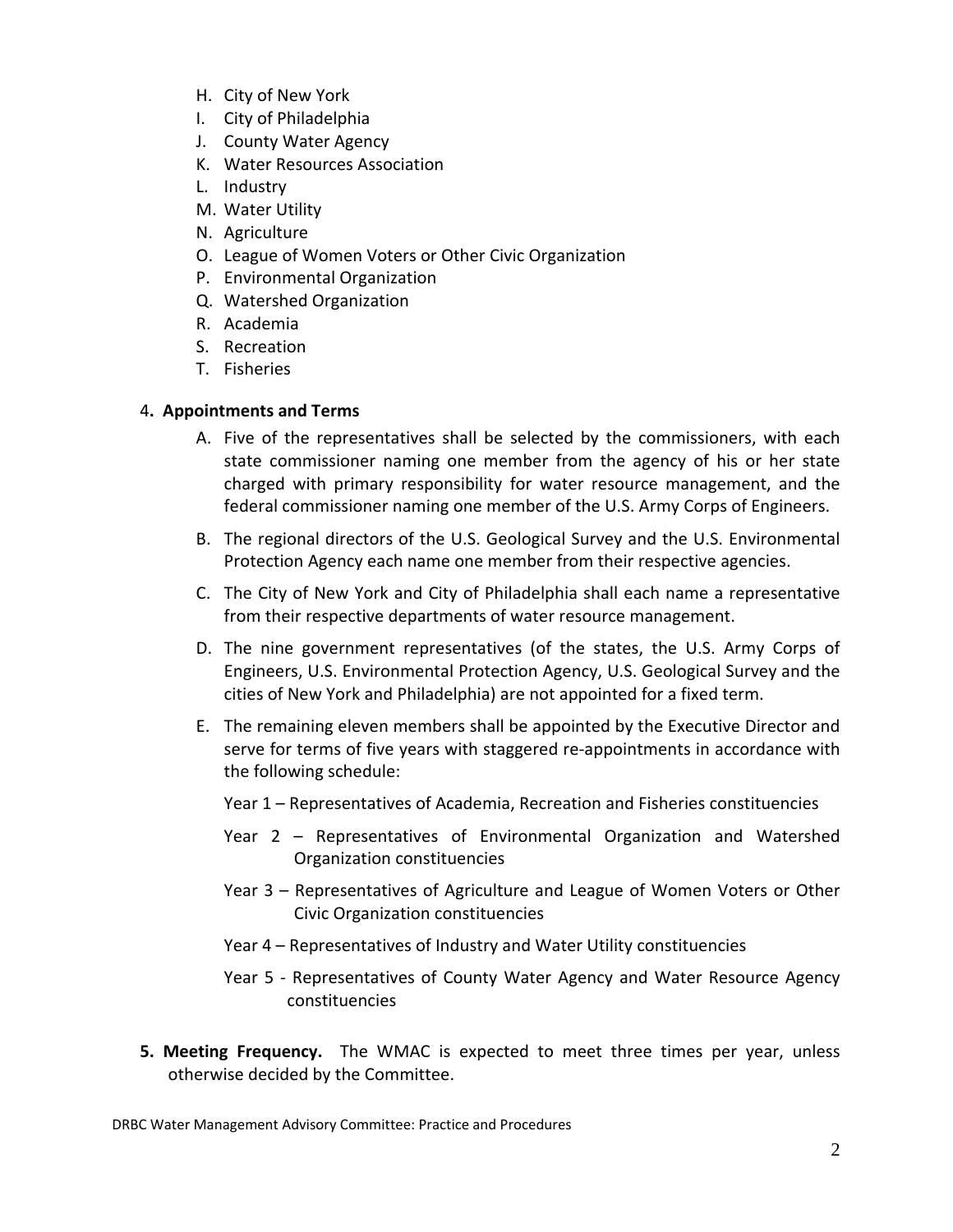#### **6. Responsibilities**

- A. Each member of the Committee is encouraged to designate an official Alternate to represent them and to vote in their absence. Members may also assign a temporary delegate for a specific meeting by writing or emailing to the DRBC in advance of the meeting. References to members and membership herein shall be inclusive of designated Alternates as well as Members. Committee communications and materials will be sent to Committee Members and Alternates on the official roster of WMAC representatives.
- B. Each member shall make a concerted effort to attend each meeting. Failure of any member to attend more than two meetings of the Committee in any one fiscal year shall result in referral to the Executive Director for review of their appointment.
- C. The Committee shall work with the Commission staff to assure that its recommendations are compatible with related water resources activities of the Commission.
- D. Each member of the Committee appointed to represent state or federal interests shall utilize technical resources at their disposal as appropriate to assist the Committee and to coordinate with other state or federal agencies with authority or interests in the issues under consideration.
- E. Other members are encouraged to coordinate with and to engage technical resources and assistance through other entities in their stakeholder category.
- F. The Executive Director may invite additional knowledgeable persons to attend meetings to provide advice on specific issues.
- G. The Committee may from time to time form subcommittees or work groups on topics of concern, to address specific issues or to perform more narrowly focused tasks. Such subcommittees may include interested members of the Committee as well as others with the expertise to inform the discussion of the issues under consideration. Subcommittees and workgroups shall refer recommendations directly to the WMAC.
- H. The Committee shall schedule a full year of meetings at the last meeting of the year.

## **7. Committee Officers**

- A. A Chair and Vice‐Chair shall be elected by the Committee from among the members of the Committee, each for a term of two fiscal years (July 1 through June 30). However, members of state agencies representing a Governor on the Commission will not serve as Chair or Vice Chair.
- B. The Vice‐Chair will be elected biennially and rotate to the Chair at the expiration of the term.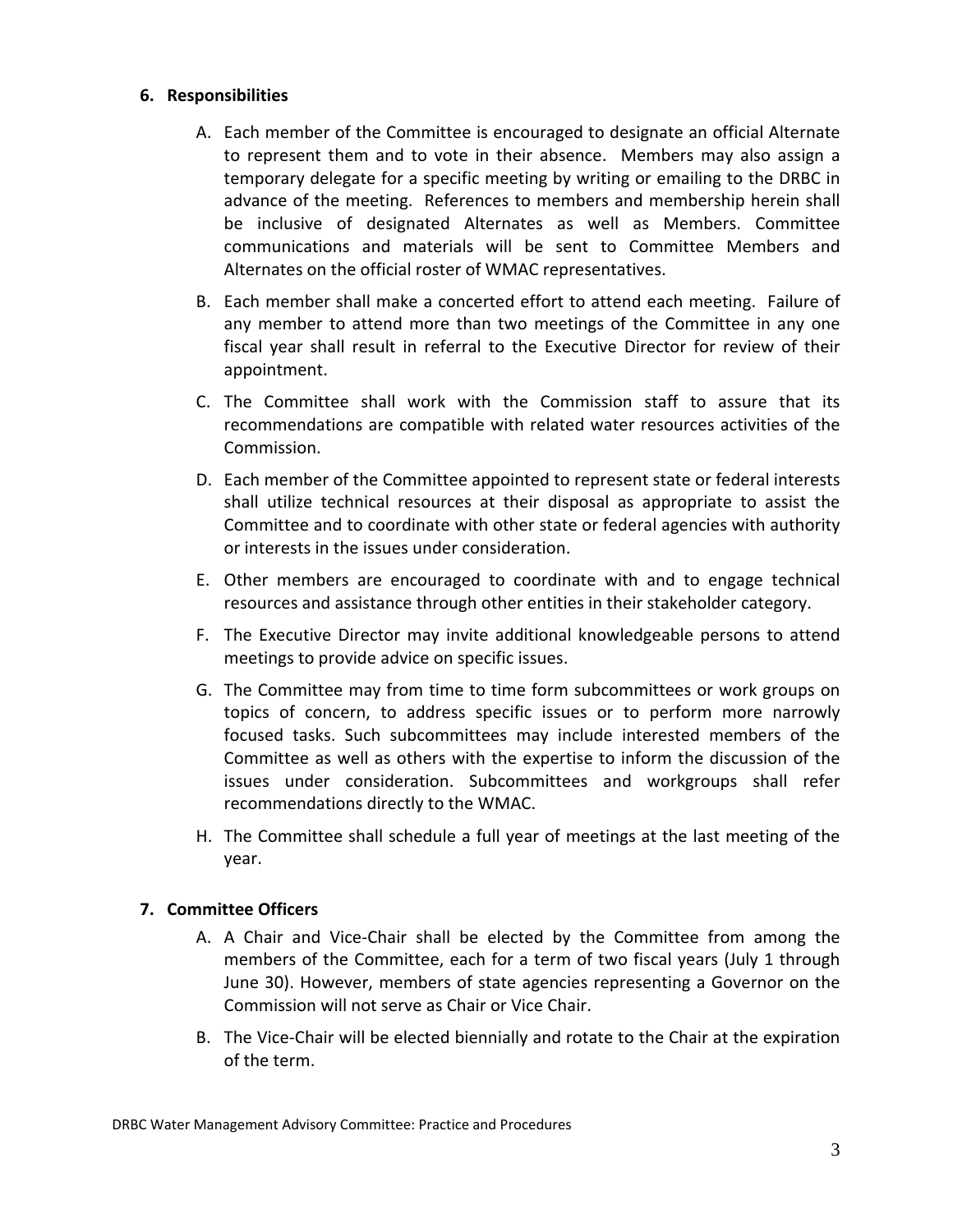- C. The Chair will preside at Committee meetings in general accordance with Robert's Rules of Order. The Vice Chair will assume the responsibilities of the Chair in the advent of his/her absence.
- D. Responsibilities of the Chair include: conducting meetings, consulting with Commission staff on meeting agendas, and reporting to the Commission once a year.
- F. The Committee will endeavor to ensure that, over time, members elected to the positions of Chair and Vice Chair represent all member (sector) interests.

# **8. Voting**

- A. At least 51% of the members  $-11$  members  $-$  shall constitute a quorum. A quorum is not required to hold a meeting.
- B. Decisions will be made by consensus, whenever feasible. When a consensus cannot be reached, a vote will be taken. A quorum is required to hold a vote for recommendations for which the Commission would need to take action or for modifications to these procedures. For recommendations on staff activities with no Commission action required, a quorum is not required.
- C. Each Committee member shall have one vote.
- D. Motions may be offered by any member. After seconding by another member, the membership will be polled. Motions are passed if a majority of the members present affirm the motion.
- E. In the event of a tie vote, the matter will be tabled.
- F. Dissenting members shall have the privilege of filing a minority report for consideration by the Commission.

# **9. Policy Issues**

- A. Members may identify policy issues for consideration by the Commission and offer motions to elevate these issues. Affirmed motions will be presented to the Commission by the Chair of the Committee or their designee. The presentation will include the pros and cons of possible alternative approaches, the substance of the discussion, and the recommendation of the Committee. In cases where the Committee does not agree on an issue, the Vice‐Chair or their designee will present the alternative approach.
- B. No recommendation shall be made by the Committee unless a majority of the members present vote in favor thereof. In such a case, the dissenting members shall have the privilege of filing a minority report for consideration by the Commission.

# **10. Staff and Support**